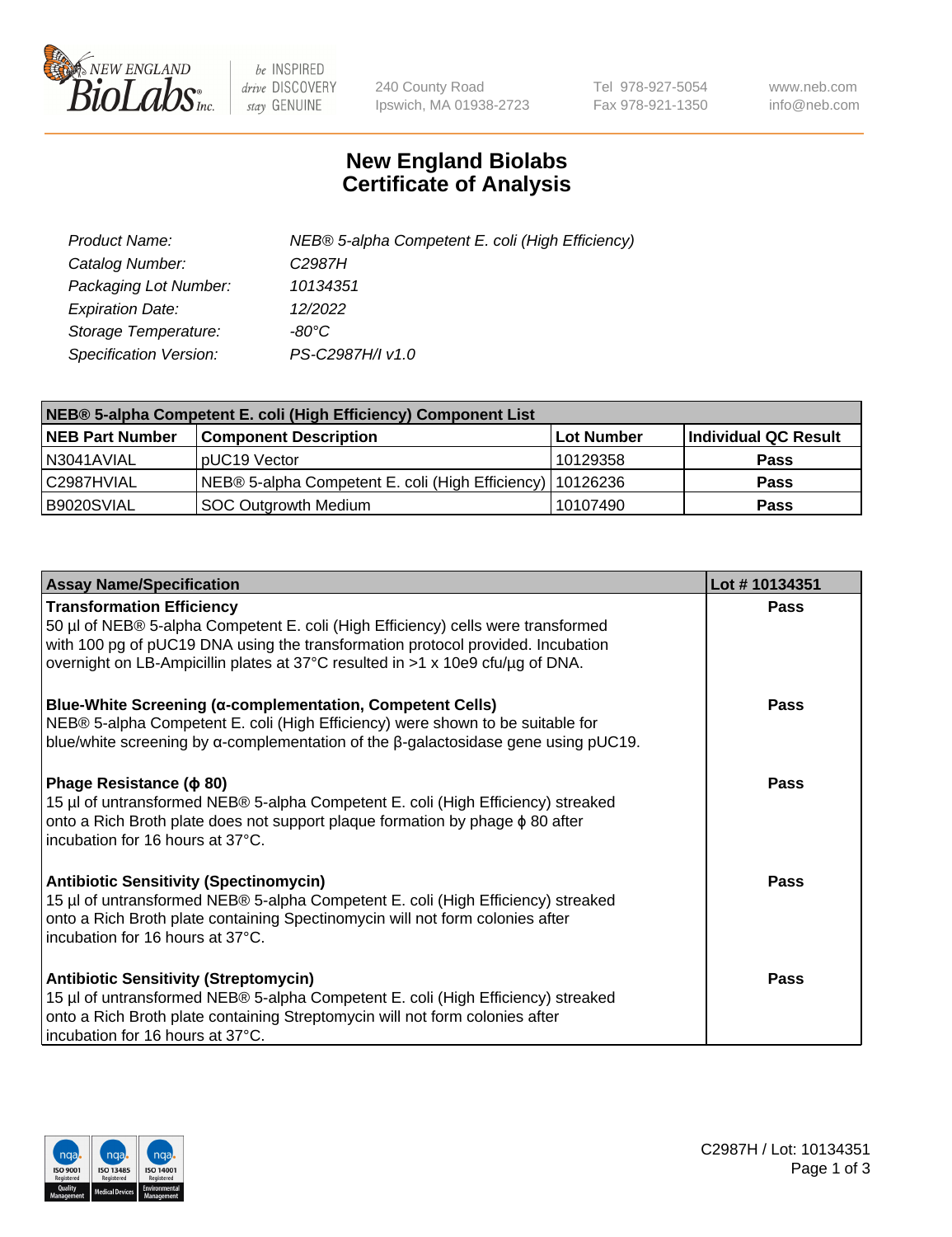

be INSPIRED drive DISCOVERY stay GENUINE

240 County Road Ipswich, MA 01938-2723 Tel 978-927-5054 Fax 978-921-1350

www.neb.com info@neb.com

| <b>Assay Name/Specification</b>                                                                                                                                                                                                                            | Lot #10134351 |
|------------------------------------------------------------------------------------------------------------------------------------------------------------------------------------------------------------------------------------------------------------|---------------|
| <b>Antibiotic Sensitivity (Chloramphenicol)</b><br>15 µl of untransformed NEB® 5-alpha Competent E. coli (High Efficiency) streaked<br>onto a Rich Broth plate containing Chloramphenicol will not form colonies after<br>incubation for 16 hours at 37°C. | Pass          |
| <b>Antibiotic Sensitivity (Chloramphenicol)</b><br>15 µl of untransformed NEB® 5-alpha Competent E. coli (High Efficiency) streaked<br>onto a Rich Broth plate containing Chloramphenicol will not form colonies after<br>incubation for 16 hours at 37°C. | <b>Pass</b>   |
| <b>Antibiotic Sensitivity (Kanamycin)</b><br>15 µl of untransformed NEB® 5-alpha Competent E. coli (High Efficiency) streaked<br>onto a Rich Broth plate containing Kanamycin will not form colonies after incubation<br>for 16 hours at $37^{\circ}$ C.   | Pass          |
| <b>Antibiotic Sensitivity (Ampicillin)</b><br>15 µl of untransformed NEB® 5-alpha Competent E. coli (High Efficiency) streaked<br>onto a Rich Broth plate containing Ampicillin will not form colonies after<br>incubation for 16 hours at 37°C.           | <b>Pass</b>   |
| <b>Antibiotic Sensitivity (Nitrofurantoin)</b><br>15 µl of untransformed NEB® 5-alpha Competent E. coli (High Efficiency) streaked<br>onto a Rich Broth plate containing Nitrofurantoin will not form colonies after<br>incubation for 16 hours at 37°C.   | Pass          |
| <b>Antibiotic Sensitivity (Tetracycline)</b><br>15 µl of untransformed NEB® 5-alpha Competent E. coli (High Efficiency) streaked<br>onto a Rich Broth plate containing Tetracycline will not form colonies after<br>incubation for 16 hours at 37°C.       | Pass          |

This product has been tested and shown to be in compliance with all specifications.

One or more products referenced in this document may be covered by a 3rd-party trademark. Please visit <www.neb.com/trademarks>for additional information.